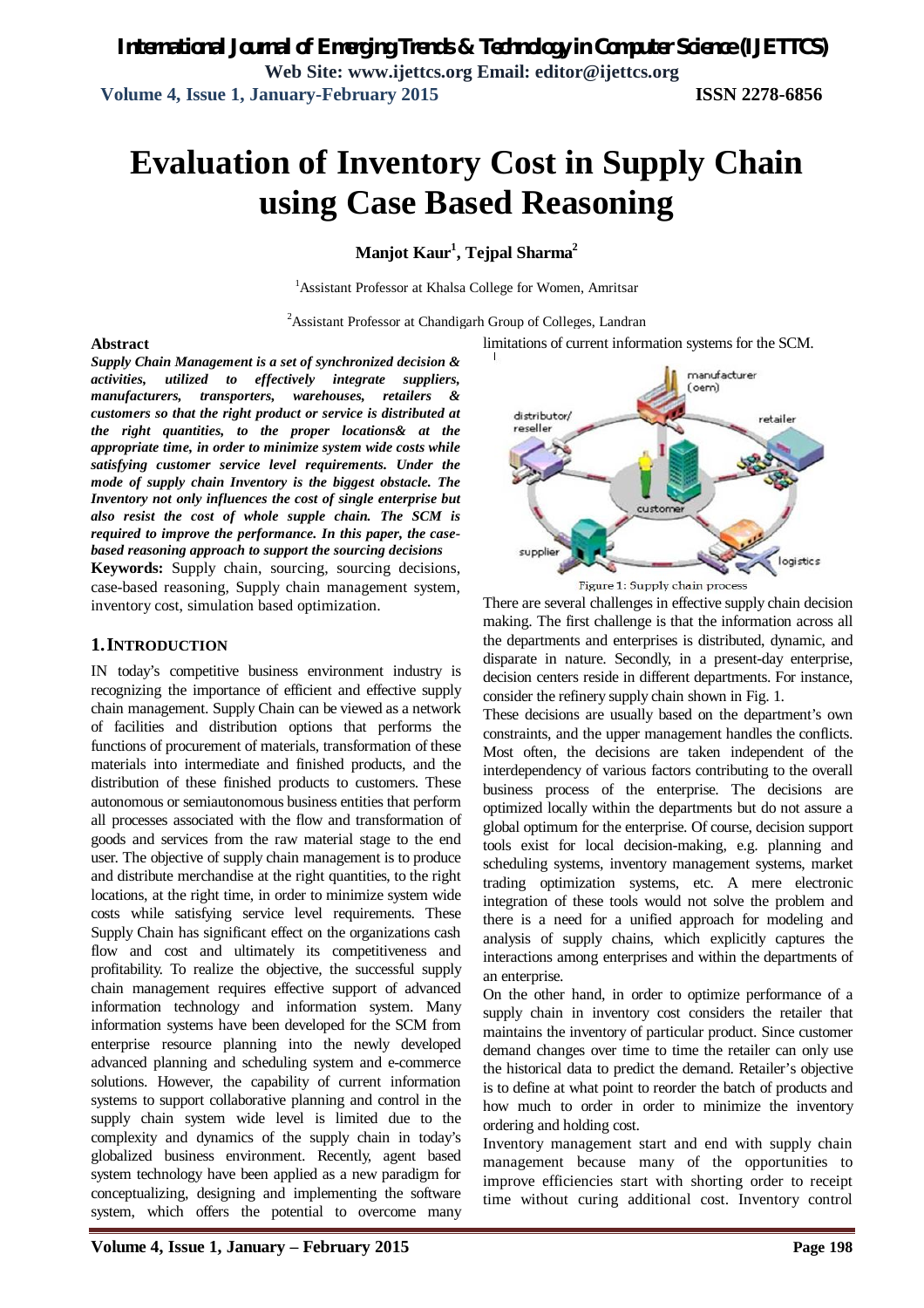# *International Journal of Emerging Trends & Technology in Computer Science (IJETTCS)* **Web Site: www.ijettcs.org Email: editor@ijettcs.org**

# **Volume 4, Issue 1, January-February 2015 ISSN 2278-6856**

elements are the integral part of any supply chain. They control the flow of material within the supply chain.





# **2 Related Works**

Sourcing decisions in a supply chain are made based on only minimizing cost. Rarely, consequences of sourcing decisions in inventory levels, lead-times, and customer service levels are considered. Sourcing decisions have a large impact on manufacturing, inventory disposal, and distribution in a supply chain. Therefore, sourcing decisions directly affect the efficiency of the whole supply chain. For this reason, sound decision making procedures and strategies for sourcing can be the key to the survival and success in marketplace.

S. Yung et al. stated that research in coordination of supply chains can be categorized into the following four areas:

- 1. Modeling of Supply Chains the processes and functionality of supply chains must be organized and coordinated efficiently to achieve better performance. Recently, constraint network model have been studied and applied.
- 2. Modeling of Information Flows which provides the communication among facilities within the supply chains, where real-time data are critical in supporting decision making. It enables quick response and accurate data transmission. Electronic data interchange (EDI) is one of the most popular applications. However, EDI is a closed environment for facilities within the supply chain. Internet provides a channel to support communication for both the facilities within and outside the supply chains.
- 3. Human Computer Interface (HCI) the amount of information generated from a supply chain is overwhelming. It is important to have a good interface for users to input and retrieve data or information. Recently, many research have focused on software agents to model the behavior of the users and use the captured behavior to support design of better graphical user interface (GUI).
- 4. Optimization Method optimization is an important research area to search for better resources allocation in supply chain management. Some mathematical models have been applied to increase the performance of supply chains. But such research can be computational intensive if the number of facilities is large.

Cheung and Powell (1996) formulate a multi-stage dynamic distribution problem with stochastic demand. Stocking levels at warehouses have to be determined before observing demand at customers.

After demand is realized, the flow of goods from warehouses to customers is optimized. They apply the technique of network recourse decomposition (Powell and Cheung 1994) to approximate the recourse functions and solve the multistage problem efficiently. From computational experiments, they make the important observation that overlapping service region (i.e., one customer served by multiple warehouses)

V. Misra et al. survey the Supply Chain Management Systems and states that, six characteristics define current supply chain management philosophy: 1) Shared Information, 2) Organizational Relationships, 3) Inventory Management, 4) Total Pipeline Coordination, 5) Readiness to adopt Flexibility and 6) Costing Issues. They regarded Agent-Based SCM is the vision and states that: Agents can help transform closed trading partner networks into open markets and extend such applications as production, distribution, and inventory management functions across entire supply chains spanning diverse organizations.

Extending the Shen, Coullard and Daskin (2003) study, there have been a number of recent papers on integrated supply chain design. Shen (2006) and Mak and Shen (2010a) provide detailed reviews of these works. In particular, Ozsen et al. (2008, 2009) consider the e\_ect of storage capacity at facilities under single and multiple sourcing. Unlike the traditional approach in which capacity is defened as the maximum demand that can be assigned to a facility (e.g., Geoferion and McBride 1978), the authors impose an upper bound on the amount of space that can be occupied by inventory at a facility. Chen, Li and Ouyang (2011) consider the possibility of probabilistic facility disruptions, in case of which orders can be re-routed to available facilities, and the resulting impact on the optimal configuration of facilities.

# **3. CASE-BASED REASONING**

Case-based Reasoning is one of emerging field of Artificial intelligence research area. It is mostly used in problem solving in the artificial intelligence applications. Case-based reasoning may be defined the approach which utilize the experience gained from solving past problems. This approach maintains all information of past problem solving experience that is called the case. The collection of all these past experiences is stored in form of case base. There are various factors which define the efficiency of this approach. The major factor is the numbers of past experiences stored in case base. The new problem should be identified in term of the experience of past problems faced. The new upcoming problem is considered as new case. The strategies of finding the similar case for the new case regarding the past case stored in case base is another major factor of defining the efficiency of the case-based reasoning approach. The evaluation of selected case & indexing of suggested case for future use are another factor of defining the performance of case-based reasoning system.

The case-based reasoning finds out the solution of new problem in 4 REs phases. In first phase, regarding the new coming problem which is considered as new case, particular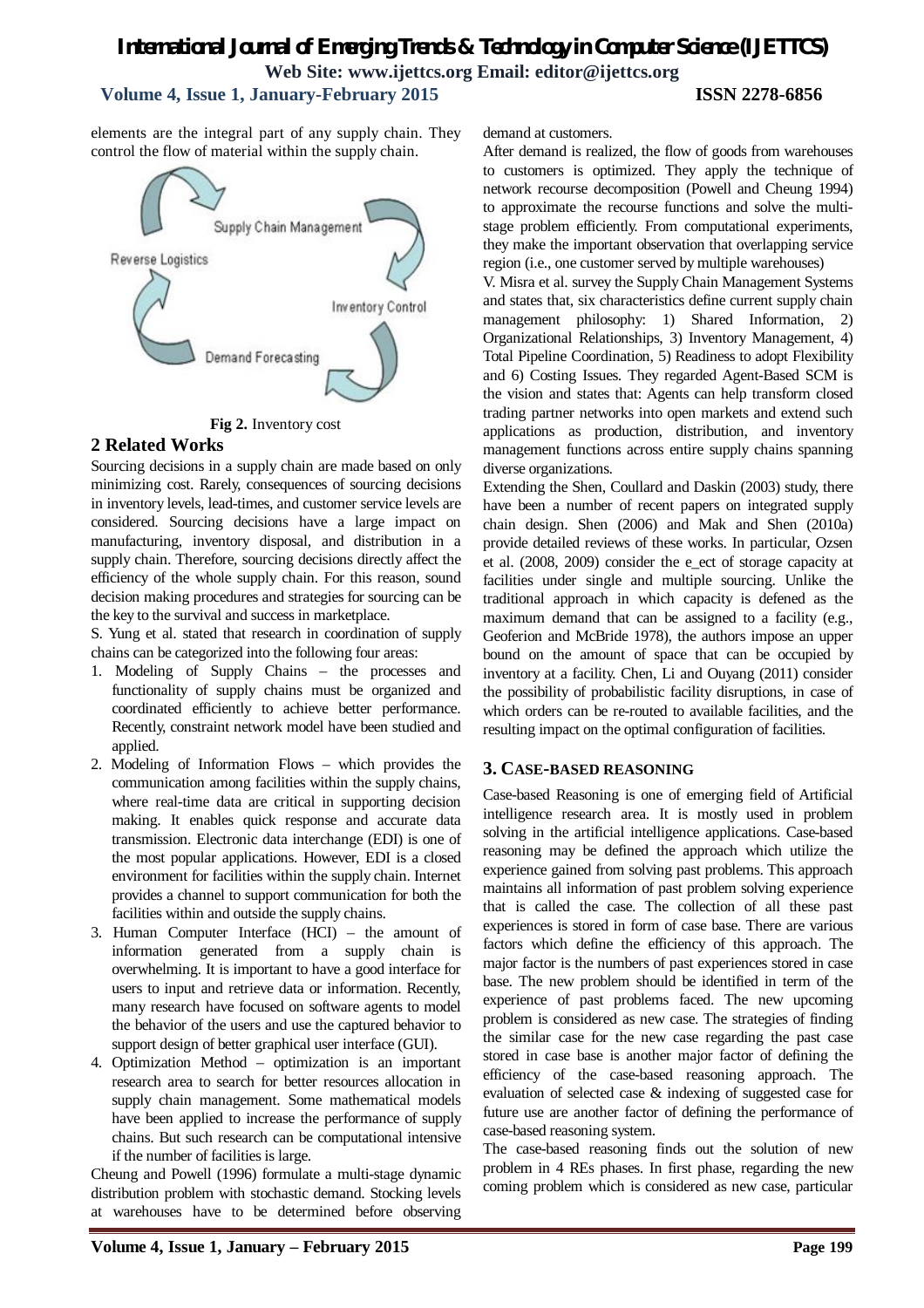case is selected from the cases stored in the case base of the case-based reasoning system.

#### Problem Retrieve New Similar New Case  $Case$ Former<br>Cases Reuse General<br>Knowledge Retain Revise Repaired Solved Case Confirmed Proposed **Solution** Solution

Figure 3: Case-based reasoning

# **4. TAKING SOURCING DECISIONS IN SUPPLY CHAIN**

There are four major decision areas in supply chain management: 1) location, 2) production, 3) inventory, and 4) transportation (distribution), and there are both strategic and operational elements in each of these decision areas.

#### **4.1 Location Decisions**:

The geographic placement of production facilities, stocking points, and sourcing points is the natural first step in creating a supply chain. The location of facilities involves a commitment of resources to a long-term plan.

#### **4.2 Production Decisions:**

The strategic decisions include what products to produce, and which plants to produce them in, allocation of suppliers to plants, plants to DC's, and DC's to customer markets. As before, these decisions have a big impact on the revenues, costs and customer service levels of the firm. These decisions assume the existence of the facilities, but determine the exact path(s) through which a product flows to and from these facilities.

### **4.3 Inventory Decisions:**

These refer to means by which inventories are managed. Inventories exist at every stage of the supply chain as either raw material, semi-finished or finished goods. They can also be in-process between locations. Their primary purpose to buffer against any uncertainty that might exist in the supply chain.

### **4.4 Transportation Decisions:**

The mode choice aspects of these decisions are the more strategic ones. These are closely linked to the inventory decisions, since the best choice of mode is often found by trading off the cost of using the particular mode of transport with the indirect cost of inventory associated with that mode.

These decisions play very critical role in the supply chain system. They configure the business processes required to purchase goods and services in a supply chain. It helps in

supplier selection, single vs. multiple suppliers, contract negotiation.

Sourcing decisions are crucial because they affect the level of efficiency and responsiveness in a supply chain, Inhouse vs. outsource decisions- improving efficiency and responsiveness.

There are various components of Sourcing Decisions as given below:

- In-house versus outsource decisions.
- Supplier evaluation and selection.
- Procurement process.
- Overall trade-off: Increase the supply chain profits.

There are a lot of benefits of effective sourcing. It generate better economies of scale can be achieved if orders are aggregated. It provide more efficient procurement transactions can significantly reduce the overall cost of purchasing. The effective sourcing design collaboration can result in products that are easier to manufacture and distribute, resulting in lower overall costs. It produce the good procurement processes can facilitate coordination with suppliers. It's appropriate supplier contracts can allow for the sharing of risk. Firms can achieve a lower purchase price by increasing competition through the use of auctions.

# **5. Implementation:**

The tool is designed in modular approach. Every module handles the specific case-based reasoning phases. There are following modules as given below:

- Query Dialog
- Similarity Dialog
- Result Dialog
- AutoAdaptaptionDialog
- Revise Dialog
- Retain Dialog

We design the analyzer tool that can be applied in supply chain management system. Hence the motivation of designing tool is to analyses the performance of supply chain management system.

#### Designing

COLIBRI provides the visual builder tools required to generate CBR systems without dealing directly with the source code. It is built on top of the jCOLIBRI framework and enables the composition of its CBR components. The COLIBRI Development Process consists of:

- Expert users design new templates that define the behavior of a CBR system by means of tasks.
- Users are able to find and retrieve the most suitable template according to the prerequisites of the CBR application they wish to build.
- Users configure the retrieved template by selecting the components that provide the behaviour required by each task in the template.
- Once the configuration is completed our graphical environment generates the source code of the application.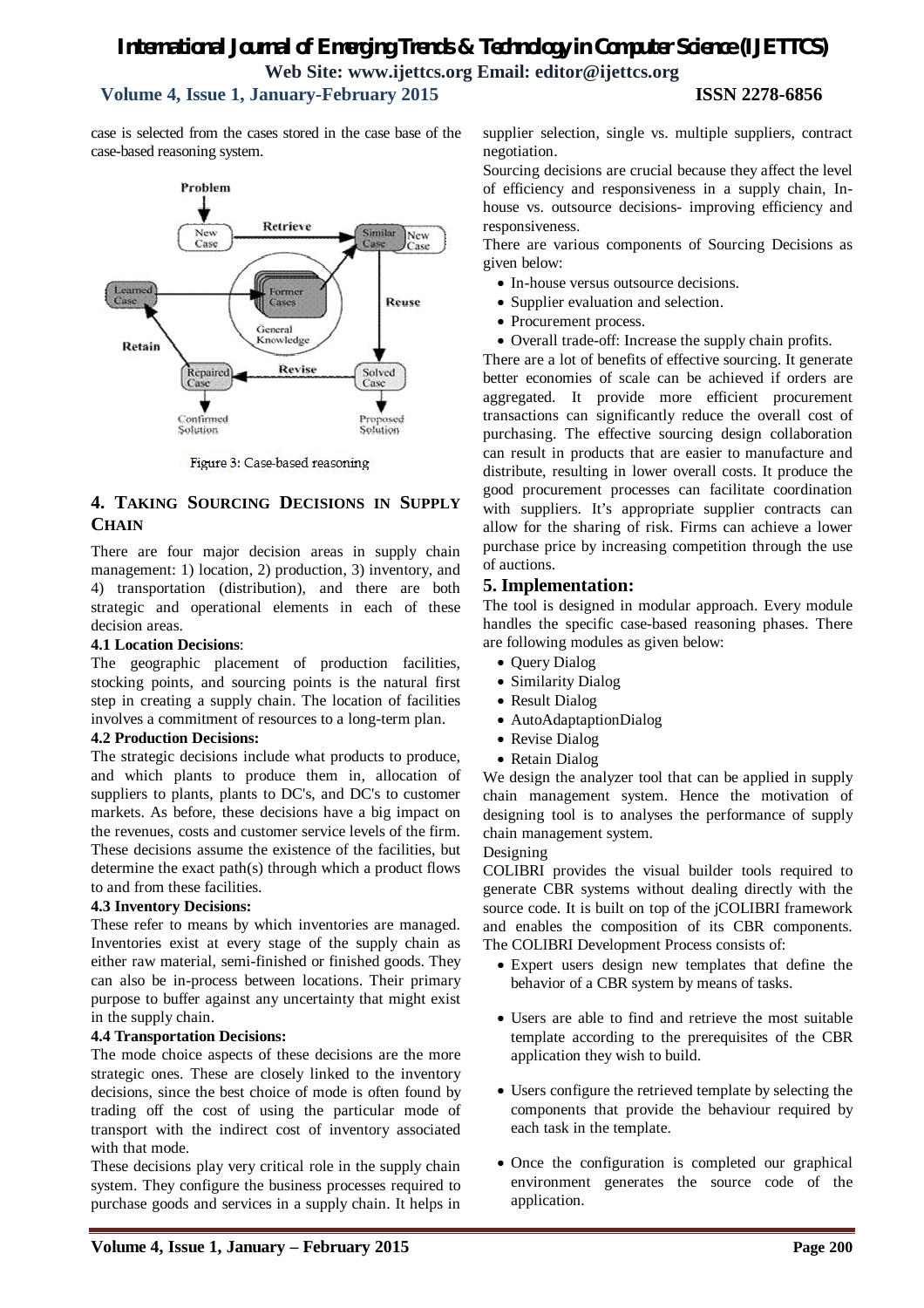- Complementary tools let users compile, execute and evaluate the generated application.
- The components required to instantiate the templates are generated by developers.

#### **Case Design:**

The Case Designer tool is used to define the structure of the cases. In jCOLIBRI cases contain a Description, Solution, Result and Justification components. Each component or compound attribute corresponds to a Java Bean that contains the defined simple attributes with their corresponding getter and setter methods.

|                    | Package: representation        |                 |   | SCMProject v |
|--------------------|--------------------------------|-----------------|---|--------------|
|                    | Config file: caseStructure.xml |                 |   |              |
| Athbute            |                                | Type            | D |              |
| $B$ $\ominus$ Case |                                |                 |   |              |
|                    | <b>B</b> Description           | CaseDescription |   |              |
|                    | Caseld                         | String          | V |              |
|                    | Gost                           | String          |   |              |
|                    | <b>Sale</b>                    | <b>String</b>   |   |              |
|                    | <b>Profit</b>                  | Integer         |   |              |
|                    | FiRate                         | Integer         |   |              |
|                    | LatenessRate                   | Integer         |   |              |
|                    | Satisfaction                   | 9mg             |   |              |
|                    | Flexbity                       | String          |   |              |
|                    | by Justification               |                 |   |              |
|                    | <b>B</b> Result                |                 |   |              |
|                    | B & Solution                   | CaseSolution    |   |              |
|                    | Bid                            | String          | V |              |
|                    | Analysis                       | Sting           |   |              |

**Fig 4** shows the Case Design.

### **Case Base Selector:**

The case base organization is selected; the tool can generate the source code that configures it

|                            |                                          | Case Design (Case Base S 23) Ill Plain Text C El Similarity & Template Ed & System Edit |  |              | e g |
|----------------------------|------------------------------------------|-----------------------------------------------------------------------------------------|--|--------------|-----|
|                            |                                          |                                                                                         |  |              | 0   |
|                            |                                          | ☑ Show only compatible case base organizations                                          |  | CBRProject C |     |
|                            |                                          | A class jcolibri.casebase.CachedLinearCaseBase                                          |  |              |     |
|                            |                                          | dass jcolibri.casebase.IDIndexedLinearCaseBase                                          |  |              |     |
|                            | M class jcolibri.casebase.LinearCaseBase |                                                                                         |  |              |     |
|                            |                                          |                                                                                         |  |              |     |
|                            |                                          |                                                                                         |  |              |     |
|                            |                                          |                                                                                         |  |              |     |
|                            |                                          |                                                                                         |  |              |     |
|                            |                                          |                                                                                         |  |              |     |
|                            |                                          |                                                                                         |  |              |     |
|                            |                                          |                                                                                         |  |              |     |
|                            |                                          |                                                                                         |  |              |     |
|                            |                                          |                                                                                         |  |              |     |
| <b>CBR Family: Generic</b> |                                          |                                                                                         |  |              |     |
|                            |                                          | Description: Basic Linear Case Base that stores cases into a List.                      |  |              |     |

**Fig 5** shows the Case Base Selector

#### **Plain Text Connector:**

It configures the Plain Text Connector by selecting a text file containing the cases. Each line defines a case and attributes are separated by specific character. The tool allows selecting the file, defining the separator and mapping every column with an attribute of the case.

| <b>B</b> Data file | Config file: plainTextConnectorConfig.xnl<br>C:\Users\Bhunika\workspace\SCMProject\config\PTcasebase.txt |  |          |         |  |            |  |           | SCMProject v<br>Separator:  , |                                |       |       |                 |   |
|--------------------|----------------------------------------------------------------------------------------------------------|--|----------|---------|--|------------|--|-----------|-------------------------------|--------------------------------|-------|-------|-----------------|---|
| d.CaseId           | v d Caseld                                                                                               |  | v d.Cost | v dSale |  | v d.Profit |  | v dFIRate | v dJatenessRa v               | d.Satisfaction v d.Flexibility |       | v sid | v s Analysis    | Y |
| casel              | Casel                                                                                                    |  | Low      | High    |  | 81         |  | n         | 3                             | StronglySabis                  | Total | case! | <b>Excelent</b> |   |
| case2              | Case2                                                                                                    |  | Low      | High    |  | 87         |  | 75        | 30                            | StronglySatis Total            |       | casel | Excelent        |   |
| 0.883              | Geê3                                                                                                     |  | Relavent | Good    |  | 81         |  | n         | 3                             | Stronglysabisf Total           |       | casel | <b>Excelent</b> |   |
|                    |                                                                                                          |  |          |         |  |            |  |           |                               |                                |       |       |                 |   |
|                    |                                                                                                          |  |          |         |  |            |  |           |                               |                                |       |       |                 |   |

**Fig 6** shows the Plain Text

#### **Similarity**

It defines the similarity configuration of the CBR system. Note that some applications won't use this feature if they do not execute the Nearest-Neighbor algorithm. Compound attributes are configured with a global similarity function, whereas simple attributes use local similarity functions. These functions are automatically obtained from the jCOLIBRI library.

| Config file: sinilarityConfig.xnl |                                                                            |         | <b>SOMProject</b> |
|-----------------------------------|----------------------------------------------------------------------------|---------|-------------------|
| Attribute                         | Sinilarity Function                                                        | Weight. |                   |
| I & Case                          |                                                                            |         |                   |
| <b>B</b> Description              | jcolbri.method.retrieve.Mhetrieval.simlarity.global.Average                |         |                   |
| Casebb                            | Nothing                                                                    | 0.0     |                   |
| <b>B</b> Cost                     | jcolbri.method.retrieve.NNretrieval.simlarity.local.Equals9tringIgnoreCase | 0,70    |                   |
| b                                 | jcolbri.method.retrieve.NNretrieval.simlarity.local.Equals9tringIgnoreCase | 0.65    |                   |
| <b>B</b> Profit                   | icolbri.method.retrieve.NNretrieval.simlarity.local.Interval               | 0.60    |                   |
| Filkate                           | jcolbri.method.retrieve.NNretrieval.simlarity.local.Interval               | 0.50    |                   |
| LatenessRate                      | jcolbri.method.retrieve.NNretrieval.simlarity.local.Interval               | 0.55    |                   |
| Satisfaction                      | jcolbri.method.retrieve.Mhetrieval.simlarity.local.Equals9tringIgnoreCase  | 0.50    |                   |
| Flexbity                          | jcolbri.method.retrieve.Mhetrieval.simlarity.local.Equals9tringIgnoreCase  | 0.40    |                   |
| <b>B</b> Justfication             |                                                                            |         |                   |
| <b>B</b> Result                   |                                                                            |         |                   |
| El <sup>23</sup> Solution         | jcolbri.method.retrieve.Mhretrieval.similarity.global.Average              |         |                   |
| Bid                               | Noting                                                                     | 0.00    |                   |
| Analysis                          | jcolbri.method.retrieve.NNretrieval.simlarity.local.Equals9tringIgnoreCase | 0.65    |                   |
|                                   |                                                                            |         |                   |

**Fig 7** shows the similarity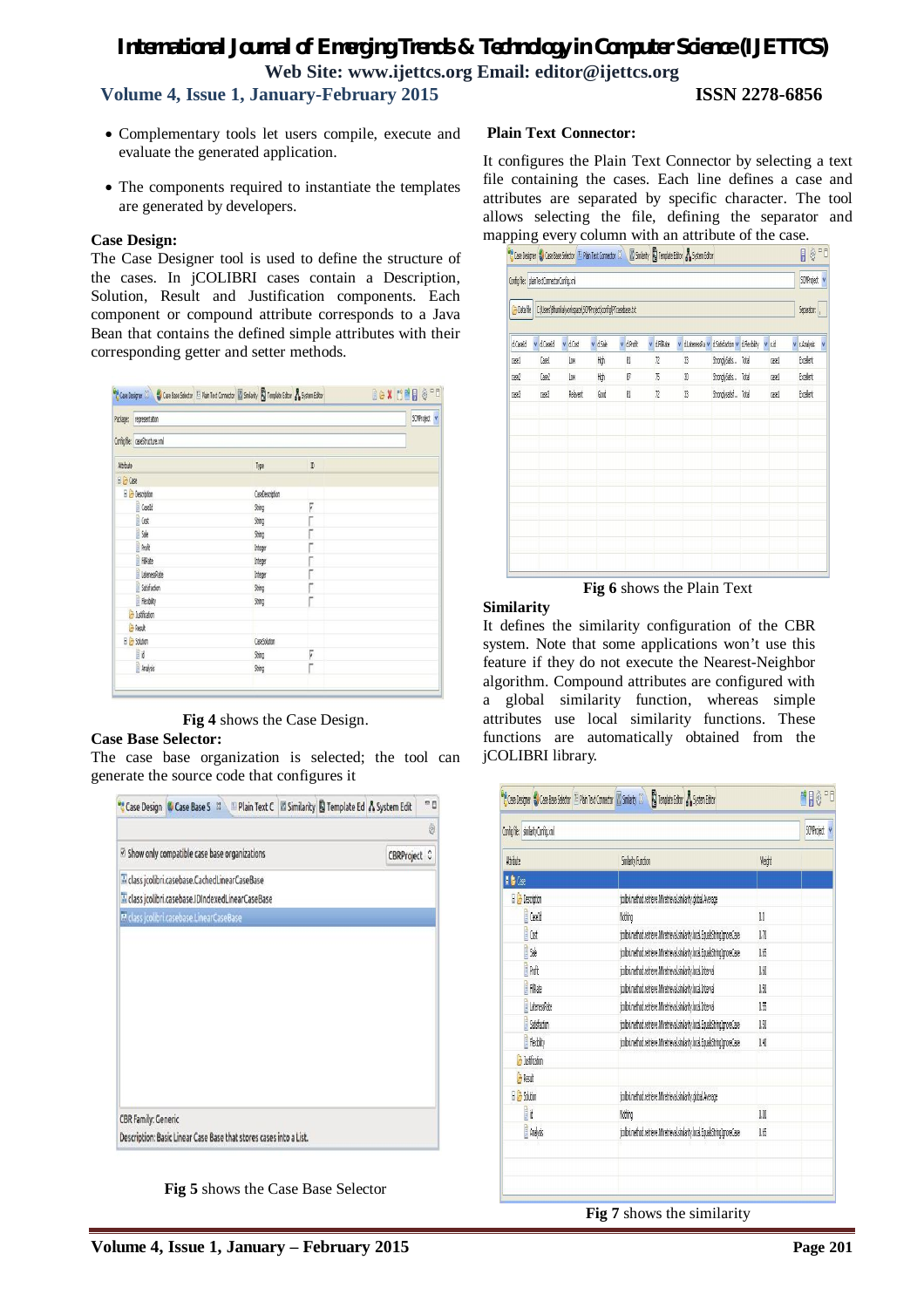The running window will first show the



**Fig 8** shows the running window.

First user fills the attribute the supply chain system to evaluate the performance. Every attribute has their distinct attribute & their levels.

| <b>Configure Query</b> |                         |                   |                  | $[\times]$   |
|------------------------|-------------------------|-------------------|------------------|--------------|
|                        | <b>Parameters Value</b> |                   |                  |              |
|                        | Cost                    | Low               |                  | $\check{}$   |
|                        | Sale                    | High              |                  | $\checkmark$ |
|                        | Profit                  |                   | $76 \frac{4}{9}$ |              |
|                        | FillRate                |                   | $92 \frac{A}{V}$ |              |
| Define Query           | LatenessRate            |                   | $21 \div$        |              |
|                        | Satisfaction            | Stronglysatisfied |                  | Y            |
|                        | Flexibility             | Total             |                  | v            |
|                        |                         |                   |                  |              |
|                        |                         |                   |                  |              |
|                        |                         |                   |                  |              |
|                        |                         |                   |                  |              |
|                        |                         |                   |                  |              |
|                        |                         |                   |                  |              |
|                        | Exit                    | Set Query >>      |                  |              |
|                        |                         |                   |                  |              |

**Fig 9** shows the Query Dialog

Next to set the similarity function & weight value assigned to the attributes. We also pass the value of K for K-NN algorithm

Depending on the values specified the next window show the retrieved cases. The upper tab show the similarity found. This window shows number of cases depending on



**Fig 10** shows the Retrieved Case

Next window uses the inbuilt functions that use the



**Fig 11** shows the Configure Similarity Dialog

| <b>Adaptation</b> | Direct proportion between "Sale" and "Strategy performance<br>Direct proportion between "Profit" and "Strategy performance |
|-------------------|----------------------------------------------------------------------------------------------------------------------------|
| Ndaptation        |                                                                                                                            |
|                   | Exit<br>Adapt Cases using Direct Proportions >>                                                                            |

**Fig 12** shows the Adaption Dialog.

Next step is to revise the cases. This step revise the values entered & do not allow the propagate the errors in the next step.

|              |                    | Case1 $(1/2)$ >><br>$<<$ |           |
|--------------|--------------------|--------------------------|-----------|
|              | <b>Description</b> |                          |           |
|              | Cost               | Relavent                 | Y         |
|              | Sale               | Good                     | Y         |
|              | Profit             |                          | $81 \div$ |
|              | FillRate           |                          | $72 \div$ |
|              | LatenessRate       |                          | $33 \div$ |
| Revise Cases | Satisfaction       | Stronglysatisfied        | Y         |
|              | Flexibility        | Total                    | Y         |
|              | <b>Solution</b>    |                          |           |
|              | Analysis           | Excellent                | Y         |
|              |                    |                          |           |
|              |                    |                          |           |
|              |                    |                          |           |

**Fig 13** shows the Revised Case Dialog.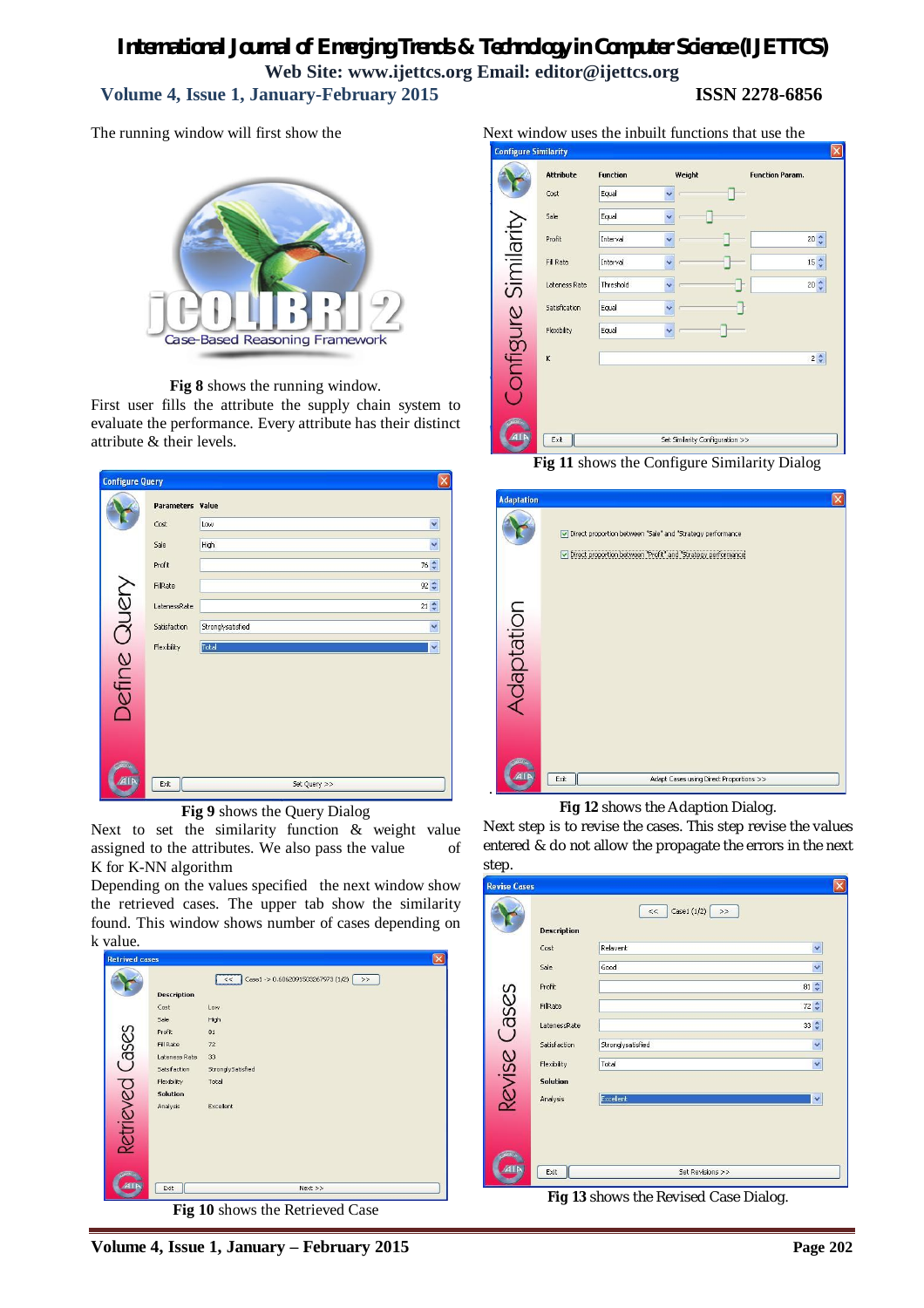Finally after the revision of the solution the final solutions are stored with unique case id as given below.



**Fig 14** shows the Retain Dialog.

For repeating the whole cycle there is the options in the dialog.



# **6. Conclusion**

We can say that case-based reasoning (CBR) puts forward a paradigmatic way to attack AI issues, namely problem solving, learning, usage of general and specific knowledge, combining different reasoning methods, etc. In particular we have seen that CBR emphasizes problem solving and learning as two sides of the same coin: problem solving uses the results of past learning episodes while problem solving provides the backbone of the experience from which learning advances. The current state of the art in Europe regarding CBR is characterized by a strong influence of the USA ideas and CBR systems, although Europe is catching up and provides a somewhat different approach to CBR, particularly in its many activities related to integration of CBR and other approaches and by its movement toward the development of application-oriented CBR systems.

The massive memory parallelism trend applies case-based reasoning to domains suitable for shallow, instance-based retrieval methods on a very large amount of data. This direction may also benefit from integration with neural network methods, as several Japanese projects currently are investigating [Kitano-93]. By the fourth trend, method advances from focusing on the cognitive aspects, what we particularly have in mind is the follow-up of work initiated on creativity (e.g. [Schank-89]) as a new focus for CBR methods. It is not just an 'application type', but a way to view CBR in general, which may have significant impact on our methods.

The trends of CBR applications clearly indicate that we will initially see a lot of help desk applications around. This type of systems may open up for a more general coupling of CBR – and AI in general - to information systems. The use of cases for human browsing and decision making is also likely to lead to an increased interest in intelligent computer-aided learning, traning and teaching. The strong role of user interaction, of flexible user control, and the drive towards total instructiveness of systems (of 'situatedness', if you like) favours a case-based approach to intelligent computer assistance, since CBR systems are able to continually learn from, and evolve through, the capturing and retainment of past experiences.

Case-based reasoning has blown a fresh wind and a well justified degree of optimism into AI in general and knowledge based decision support systems in particular. The growing amount of ongoing CBR research - within an AI community that has learned from its previous experiences - has the potential of leading to significant breakthroughs of AI method and applications.

# **References**

- [1]. Aamodt, A. (1993) Explanation-driven retrieval, reuse, and learning of cases, In EWCBR-93: First European Workshop on Case-Based Reasoning. University of Kaiserslautern SEKI Report SR-93-12 (SFB 314) (Kaiserslautern, Germany, 1993) 279-284
- [2]. Davenport, T. H. (1993). "Process Innovation: Reengineering Work through Information Technology". Harvard Business School Press, Boston.
- [3]. Aamodt, A. & Plaza, E. (1994). Case-Based Reasoning: Foundational Issues, Methodological Variations, and System Approaches. 7(1), (pp. 39- 59). AI Communications,
- [4]. Cot trill, K. (1997), "The supply chain of the future", Distribution, Vol. 96 No. 11, pp. 52-4.
- [5]. Beamon, B. M. (1998). "Supply chain design and analysis: Models and methods." International Journal of Production Economics 55(3): 281-294
- [6]. Chopra, S., Van Mieghem J. A. (2000). "Which ebusiness is Right for Your Supply Chain?" Supply Chain Management Review 4(3).
- [7]. Douglas, L. (2001). Supply Chain Metrics. International Journal of Logistics Management, 12(1), pp. 1 - 19.